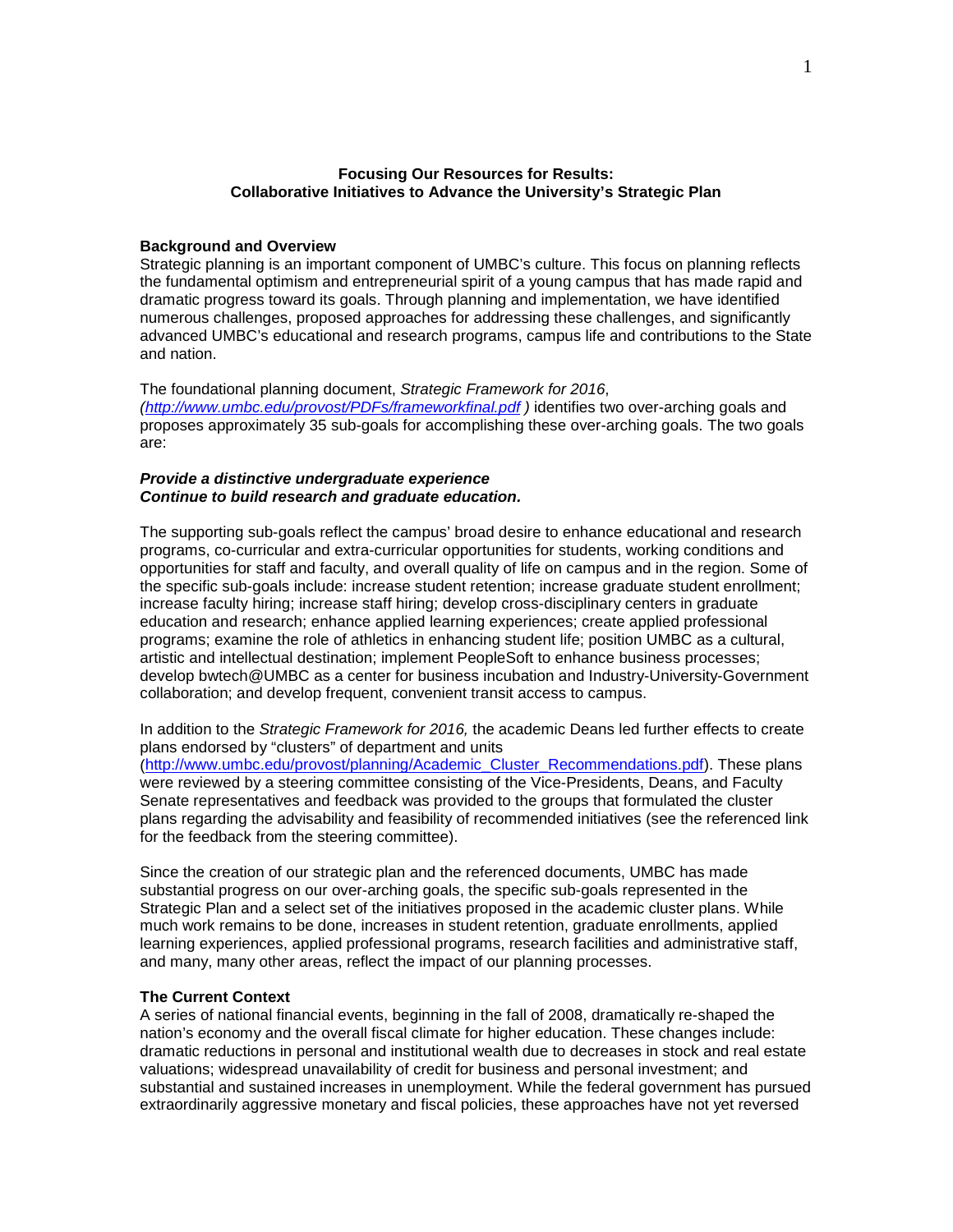the economic situation. In Maryland, sharply declining state revenues led to state budget cuts which in turn led to budget cuts for the University System of Maryland and UMBC. Recognizing the significance of these events, the President's Council and the Council of Vice-Presidents and Deans undertook a number of steps designed to respond to the new economic landscape. The motivation underlying all of these actions is our strong belief that strategic planning and priority setting become more, not less, important when resources are significantly limited.

These steps included the review and revision of our principles and approaches for cost containment, and the construction of planning scenarios for impending budget reductions. In addition, the Council of Vice-Presidents and Deans, in close consultation with the President, conducted a review of our strategic plan and its goals/sub-goals.

As part of its review, the Council of Vice-Presidents and Deans considered two central questions. The first question concerned whether UMBC could maintain its over-arching goals of continuing to provide a distinctive undergraduate experience and building research and graduate education. The second question concerned which of the strategic plan's sub-goals and/or specific initiatives from the cluster plans should be pursued in the current period. In this context, the Council attempted to determine which of many potential priorities and initiatives would be most critical to advancing the University's goals in a time of economic challenges and constrained resources.

#### **Proposals of the Council of Vice-Presidents and Deans**

First, and most importantly, the Council of Vice-Presidents and Deans supports our dual goals of providing a distinctive undergraduate experience and continuing to build research and graduate education. While the Council recognizes that pursuing these dual goals creates certain financial challenges, we believe that these goals position UMBC strongly within the landscape of Maryland higher education, re-affirming our role as a research university and an Honors University.

Second, the Council recommends that three over-arching themes be considered as we pursue specific priorities and initiatives. These themes reflect feedback received from the UMBC community in multiple forums, as well as the strong sentiments of the Council. The first theme is to increase faculty hiring and the second theme is to increase staff hiring. These themes reflect our recognition that there are numerous departments/units on campus in which staffing is not yet sufficient. The third theme is to maintain and increase our historical commitment to diversity. UMBC has taken a national leadership role as a welcoming, diverse community, and our intent is to build on this legacy as we pursue future academic and programmatic initiatives. This intention is reflected in our recently-completed *Diversity Plan.*

Third, the Council recommends that four specific priorities be pursued in the coming two to four years. For each priority, we propose several initiatives designed to advance the priority. The priorities are:

- Student Retention and Graduation Rates
- Infrastructure for Research and Creative Activity
- Environment and Sustainability (Academic Programs and Practices)
- Campus Safety and Security

The first two priorities represent specific sub-goals from the strategic plan and initiatives supporting them are mentioned in multiple cluster plans. The Environment and Sustainability priority is listed in the cluster plans of the Natural and Mathematical Sciences, the Social Sciences and Engineering and Information Technology and is related to multiple sub-goals of the strategic plan. The Campus Safety and Security priority reflects goals and objectives represented in multiple sub-goals of the strategic plan, as well as more specific issues that have emerged since the formulation of the strategic plan.

For each priority, a sub-committee of the Vice-Presidents and Deans was convened to describe the priority, clarify the rationale for pursuing the priority, describe ongoing initiatives in the priority area, list ongoing initiatives that should be protected given budget challenges, determine new or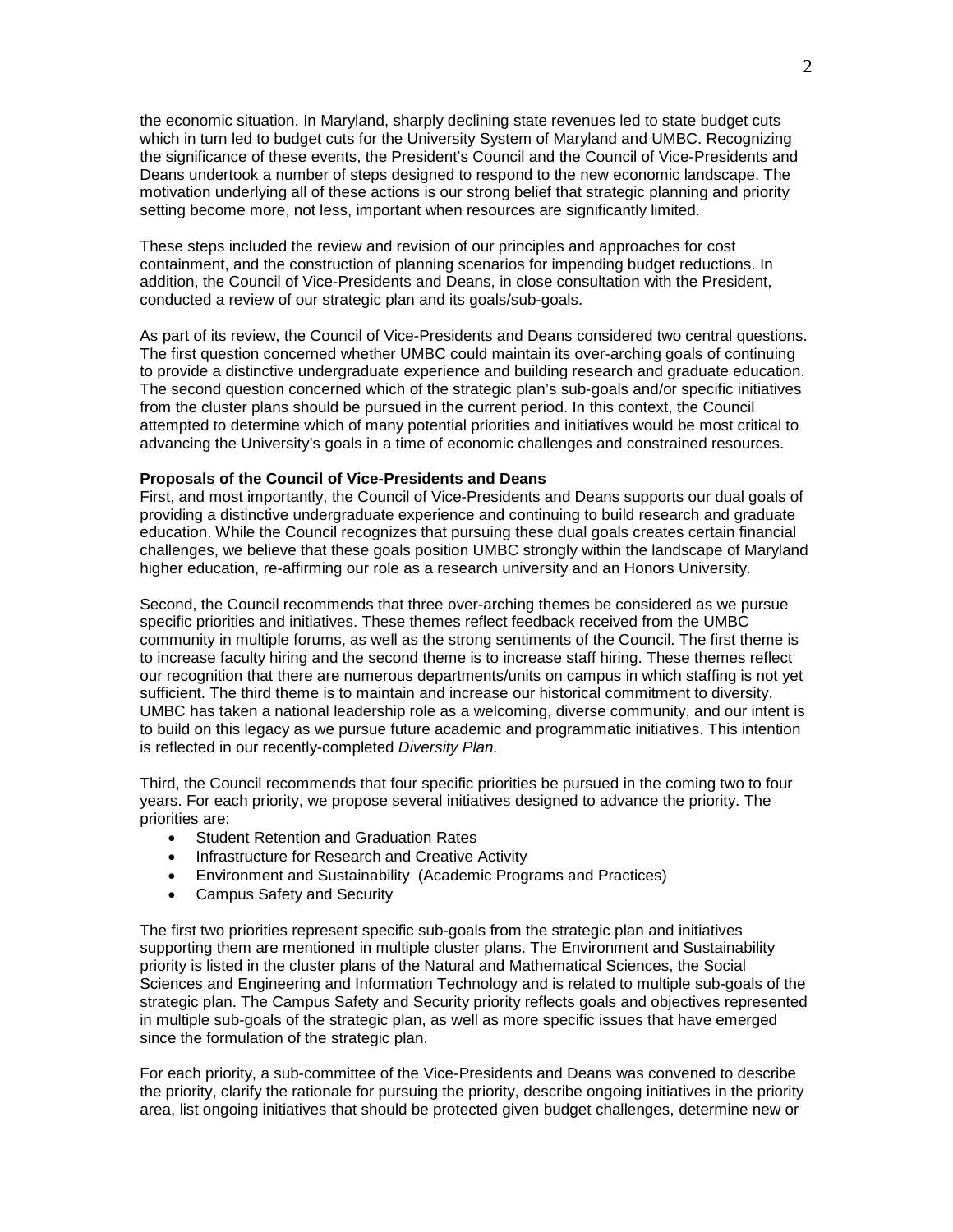expanded initiatives in the priority area, specify the budgetary support necessary to protect current initiatives and build new initiatives and propose metrics for evaluating the initiatives. As will be evident, the specific initiatives for the four priority areas reflect many of the initiatives proposed in the cluster plans. The reports of these sub-committees are presented below.

#### **Consultative Process**

To solicit advice and guidance regarding our continuing commitment to our strategic goals, the three over-arching themes, and the four priorities for the next two to four years, an extensive series of discussions was undertaken across the campus in the winter, spring and summer of 2009. Four joint meetings of the Vice-Presidents and Deans and the Faculty Senate's Executive and Academic Planning and Budget Committees were held. The Provost and the Chairs of the four priority sub-committees met with the Non-exempt Staff Senate, the Professional Staff Senate, and the Academic Affairs Directors. In addition, Vice-Presidents and Deans were asked to share information and gather counsel about the priorities within their divisions/colleges. Invitations have also been extended to the members of the Student Government and the Graduate Student Association to meet and discuss the sub-committee reports in the fall.

The referenced discussions were robust, collegial and wide-ranging, and, as a result of these discussions, substantial changes were made in the sub-committee reports. Similarly, the Vice-Presidents and Deans attempted, as much as the current budget stringency permitted, to incorporate the priorities and their associated initiatives in the FY10 budget planning. (One issue that arose repeatedly in campus discussions concerned the meaning of the term "priority" and the implications of identifying priorities for overall resource allocations. This issue is addressed in Appendix 1 of the current document.)

The current document has been created as part of this consultative process to facilitate discussion at this year's University retreat. The reports of the sub-committee are presented in the following sections.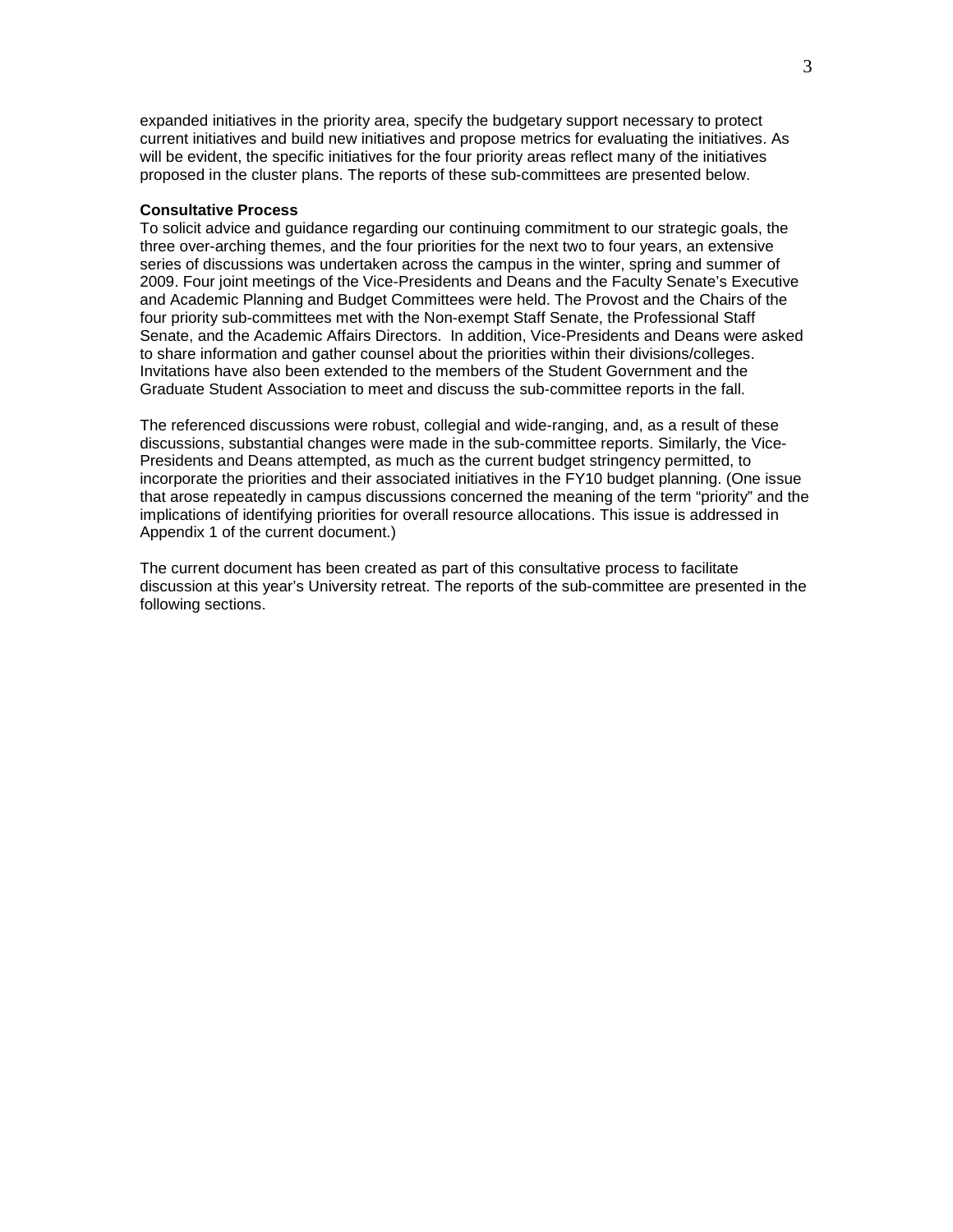## **Student Retention and Graduation Rates Sub-Committee Report**

Diane Lee, Chair John Jeffries Philip Rous Janet Rutledge Greg Simmons Jack Suess

## **Guiding principles**

The subcommittee has been guided by the understanding that programs and interventions should:

- be based in best practices that are informed by documented success at UMBC and nationally,
- reach large numbers of students, ideally early in their academic careers or at critical points in their chosen majors,
- produce outcomes that are measureable in terms of students success, retention and graduation (including time to degree),
- have the potential to be transformative in individual success and in improving retention rates for all students, but especially for first-time freshmen that may or may not be affiliated with a specialty scholar program,
- be effective across departments, colleges and divisions and be leveraged with other solutions/resources and
- be affordable and sustainable.

## **Basic description of the priority**

We are committed to student success and to continued improvement in retention and four-year and six-year graduation rates.

## **Why the initiative is critical to UMBC now**

Degree attainment is a central goal for our students (and their families) and a correlate of multiple important educational outcomes.

- UMBC's reputation is affected by both published graduation rates and community impressions regarding student success.
- Student retention builds enrollment.
- Student retention contributes to revenue.
- It is less costly to retain students than to recruit new students.
- Providing support for student success is the right thing to do.

#### **Summary of status of current initiatives in this area**

Current retention initiatives are designed to:

• help students in transition to UMBC (e.g., undergraduate First-Year Experiences (FYEs), graduate Summer Success Institute),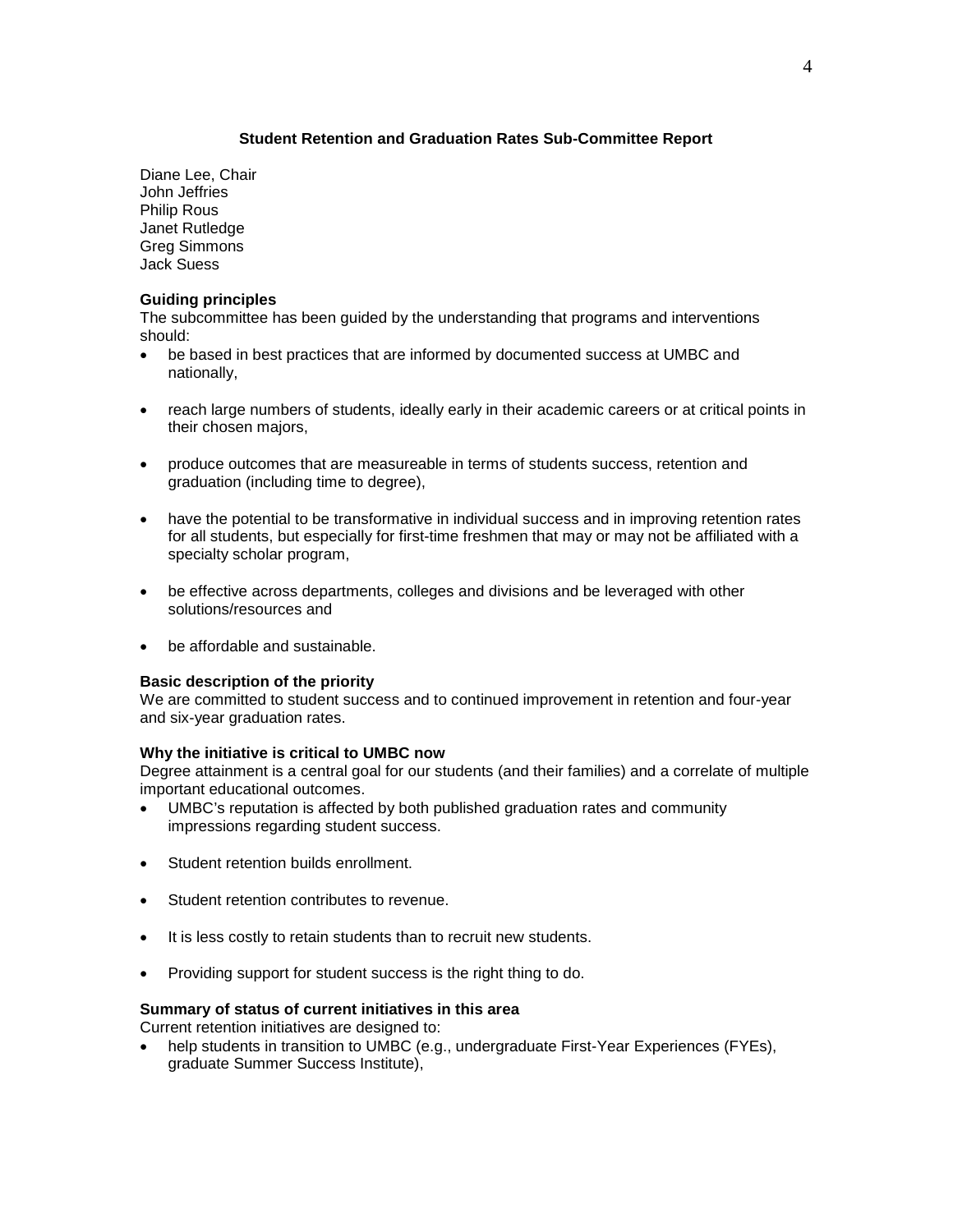- provide academic stimulation and support (e.g., undergraduate research, applied learning experiences, Learning Resources Center (LRC), academic policy administration) and
- support pedagogical reform for large introductory classes (e.g., CHEM 101, PSYC 100).

#### **Expansion initiatives and current initiatives to protect**

#### *Expansion initiatives*

- **Create CNMS Active Science Teaching and Learning Environment (CASTLE).** Designing a space for discovery teaching and active learning in foundational math, physics, and biology is essential to undergraduate student success. The goal is to accommodate 90- 99 students, with tables for nine to work in cooperative learning groups of three. The room will need 10 to 11 round tables, chairs, white boards, 30 to 33 networked computers, two LCD projectors, two screens, a printer, a fully equipped instructor station, an office and a supply closet. This active learning environment is patterned after the highly successful CHEM 101 Discovery Center and expanded using the SCALE-UP model which has been adopted nationally by over 40 universities. Based on analysis of the success of UMBC's Discovery Center and SCALE-UP models, we expect that pass rates can be raised to 80-85%, more than 20% higher than current pass rates. (Pass rates are 14.4% higher in CHEM 101 with Discovery Learning, even as academic standards have risen).
- **Convert funding for part-timers to funding for full-time lecture positions to enhance retention.** Reducing reliance on part-timers and moving toward hiring new lecturers and/or converting the best part-timers to lecturers on multi-year contracts with specific ties to retention efforts will provide students and programs additional full-time faculty. This will offer greater stability and ease of planning course offerings while simultaneously allowing for the expansion of retention efforts. Specific retention efforts include advising, linking with an Introduction to an Honors University (IHU) class, teaching in Collegiate Summer Institute (CSI) and/or a First Year Seminar (FYS), mentoring in a Living Learning Community (LLC), encouraging students to engage in Applied Learning Experiences (ALE) and integrating applied learning into course curricula. We propose that the Departments of English and Mathematics be the first to make these conversions in the introductory writing courses and calculus/pre-calculus courses, recognizing that writing and mathematics skills are foundations for student success.
- **Create a mandatory First Year Experience for General Scholars (unaffiliated merit scholars).** Improving the retention and graduation rates of students receiving scholarship money alone (69.6% for the 2001 cohort) to be more like the rates of specialty scholars (87.3% for the 2001 cohort) is highly recommended. To reach this goal, participation in an existing or newly certified FYE will be highly encouraged this year, and in fall 2010 General Scholars will be required to participate in an FYE. Priority will be given to expanding IHUs and establishing an LLC for General Scholars in STEM fields. Offering more FYSs in summer session and actively recruiting more emeritus faculty and other instructors will receive emphasis as well.
- **Implement a Graduate School matriculation fee to support graduate retention efforts that are currently grant funded.** The plan is to convert the orientation and graduation fees to a \$200 matriculation fee. The development of base funds would apply to retention efforts including orientation, Summer Success Institute, Graduate Student Success Seminars, Professors in Training, Dissertation House, thesis/dissertation coaching office hours and the Ph.D. Candidacy Reception.

#### *Current initiatives to protect*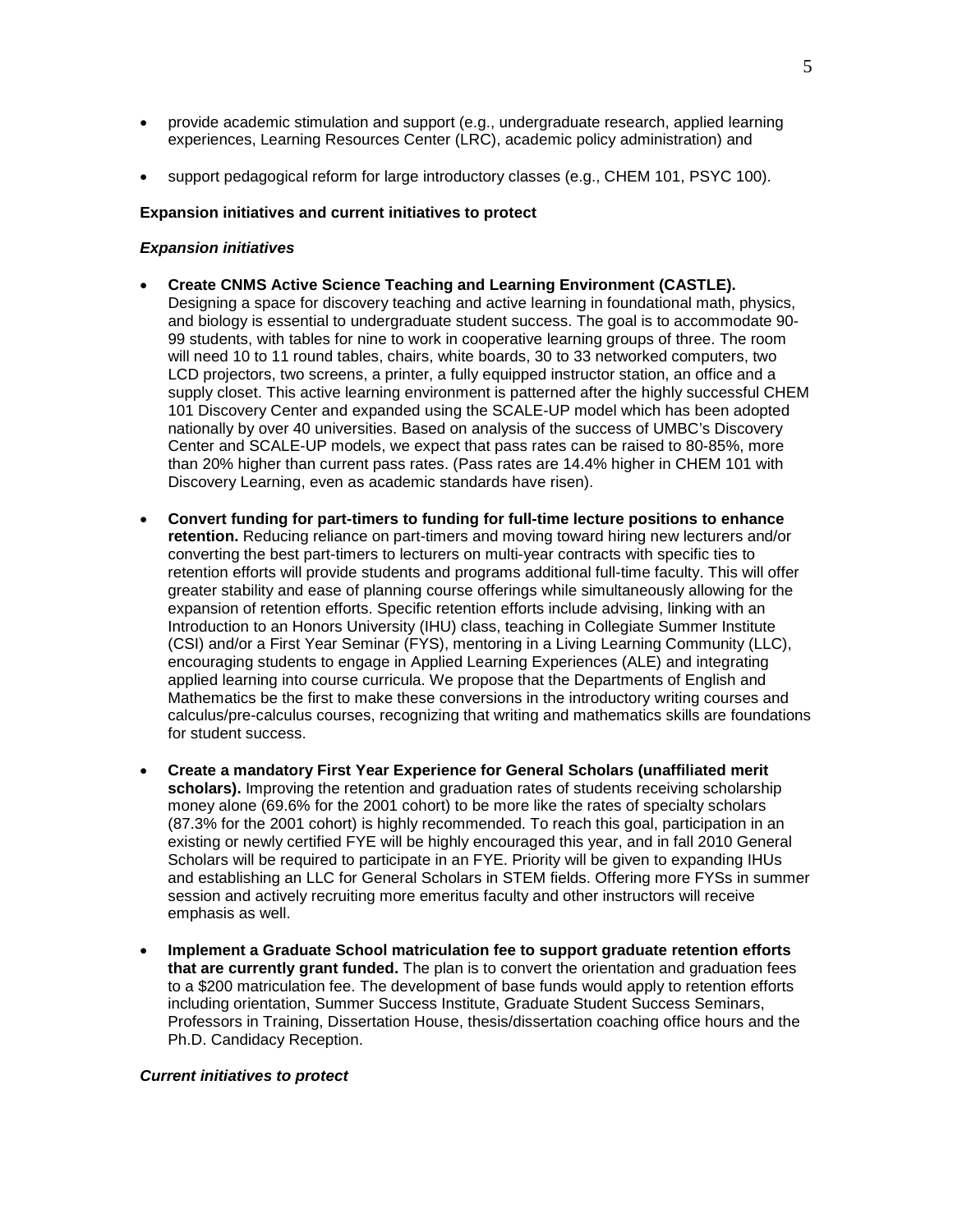- Learning Resources Center (tutoring, LRC 101A, Early Alert, placement testing)
- First-Year Experiences (FYS, LLC, CSI, IHU, other approved experiences)
- Undergraduate research (Undergraduate Research Awards, Undergraduate Research and Creative Achievement Day, UMBC Review)
- Academic policy administration (e.g., course repeat policy)
- Applied Learning Experiences (undergraduate research, internship, cooperative education, study abroad, performance, service-learning, and student leadership positions).

## *Other issues*

- Advising, and the need for additional professional advisors particularly in high volume departments, is an important retention issue with direct implications for faculty workload.
- Closing the achievement gap among transfer students, and African American male transfer students in particular, who are at greatest risk, through the expansion of IHUs and supplemental instruction.
- Create and/or develop capacity so that we can offer First-Year Experiences for all unaffiliated students.
- Expand the number of applied learning experiences for undergraduates at all levels (freshmen through seniors).
- Diversity of faculty.

## **Cost estimates or other resource requirements for new initiatives and/or for expanding extant initiatives**

• **CASTLE.** Costs related to creating a 2,300-square-foot studio classroom that can accommodate 90 to 99 students at a time with adequate instructor space will be determined once space is identified. Equipment and furniture will need to be purchased. Existing personnel supporting existing traditional-format classes will be assigned to CASTLE. New personnel to be hired include:

 --one full-time Lecturer/Instructor @ \$50,000 plus \$15,000 in benefits, --one Graduate Teaching Assistant @ \$30,000 including benefits and --six undergraduate learning assistants @ \$12,000

--two full-time Lecturers added by part-time conversions (see below for cost estimate).

 Operating at full capacity the CASTLE will serve approximately 800 to 900 students, the majority of whom will be freshmen or new transfers.

- **Conversion of part-timer funding to funding for full-time lecturers.** Eight part-time sections of three-credit courses normally cost about \$24,000 in CAHSS and \$28,000 in CNMS. To fund a CAHSS lecturer would require \$35,000-\$40,000 in salary plus another \$12,000 in benefits. In CNMS, a lecturer salary is \$50,000 plus \$13,000 benefits (if the benefit pool does not cover the costs.) In CNMS the conversion cost is \$35,000 including benefits. In CAHSS the conversion cost is minimally \$11,000 and more likely \$28,000 each.
- **A Mandatory First Year Experience (FYE) for General Scholars** (unaffiliated merit scholars).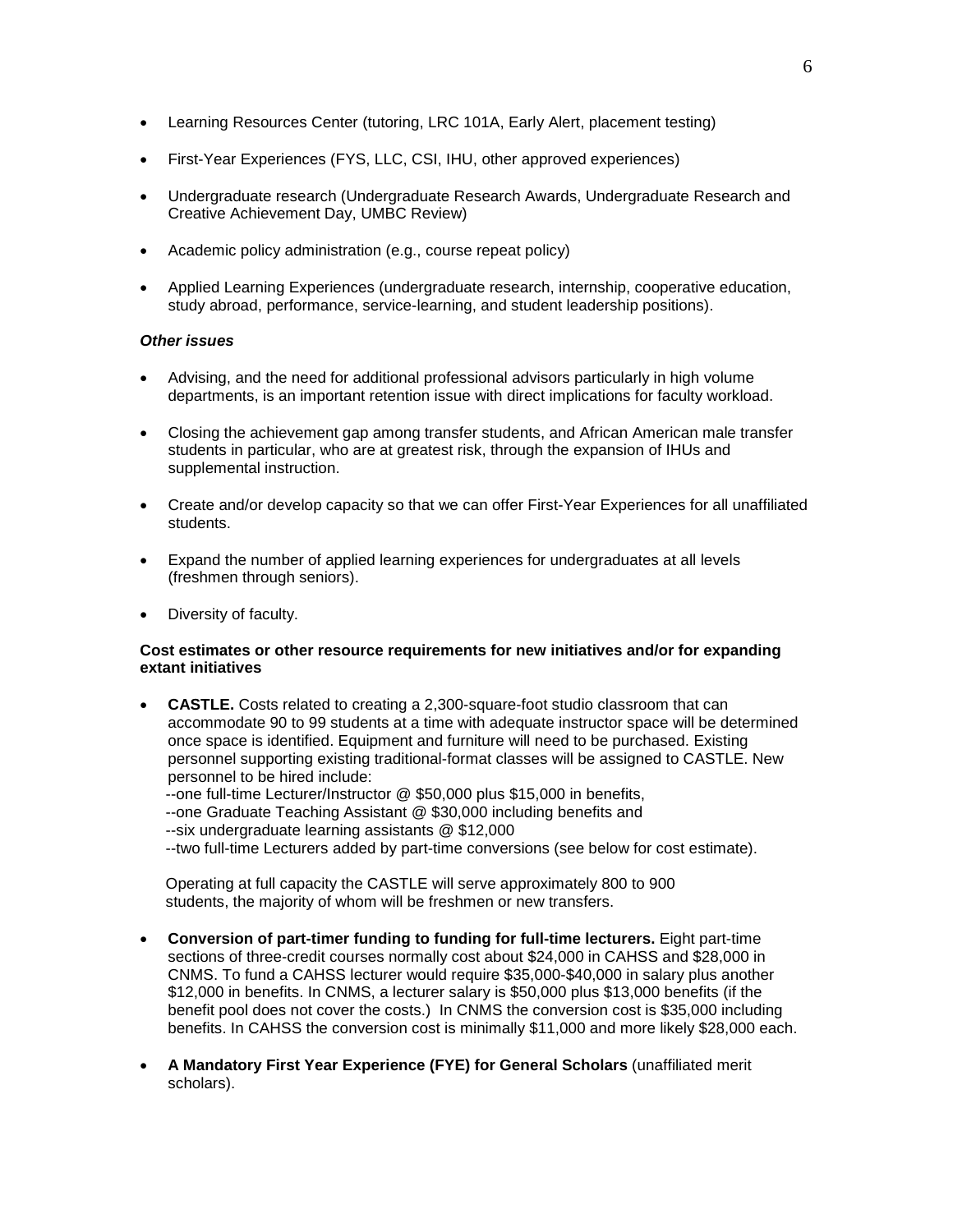--Coordinator @ \$45,000 plus \$13,500 benefits

--FYE sections focused on General Scholars

Two FYS @ \$5,500 per section to serve 40 students Two summer FYS (no additional cost) for up to 40 General Scholars, before or after their first year One LLC @ \$5,500 to serve 30 students, focused on STEM General **Scholars** Current LLC (no additional cost) for 20 undeclared General Scholars Ten new IHUs @ \$2,700 each, serving 25 General Scholars each

 Total cost: \$102,000 (Raising the current \$100 matriculation fee, formerly the graduation/diploma fee, to \$150 will create approximately \$150,000 in new funds to be used to mandate the FYE for General Scholars; the remainder should support slow growth in FYS, LLCs, and ALEs.)

Total General Scholars served: 380

• **A Graduate School matriculation fee** of \$200 should yield about \$70,000 more than the current orientation and graduation fees.

#### **Core metrics for evaluating the initiatives**

Dashboard indicators include:

- Four-year and six-year graduation rates, disaggregated as appropriate (e.g., affiliated and unaffiliated scholars; freshmen and transfer students, participants/non-participants in FYE, research, CASTLE, etc.) and measured over time.
- Pass rates for courses, disaggregated as appropriate (e.g., participants/non-participants in CASTLE, IHU, etc.) over time.
- Graduate program completion rates for master's, certificate, and doctoral students.
- Implementation of matriculation fee proposals, both graduate and undergraduate, to support retention efforts.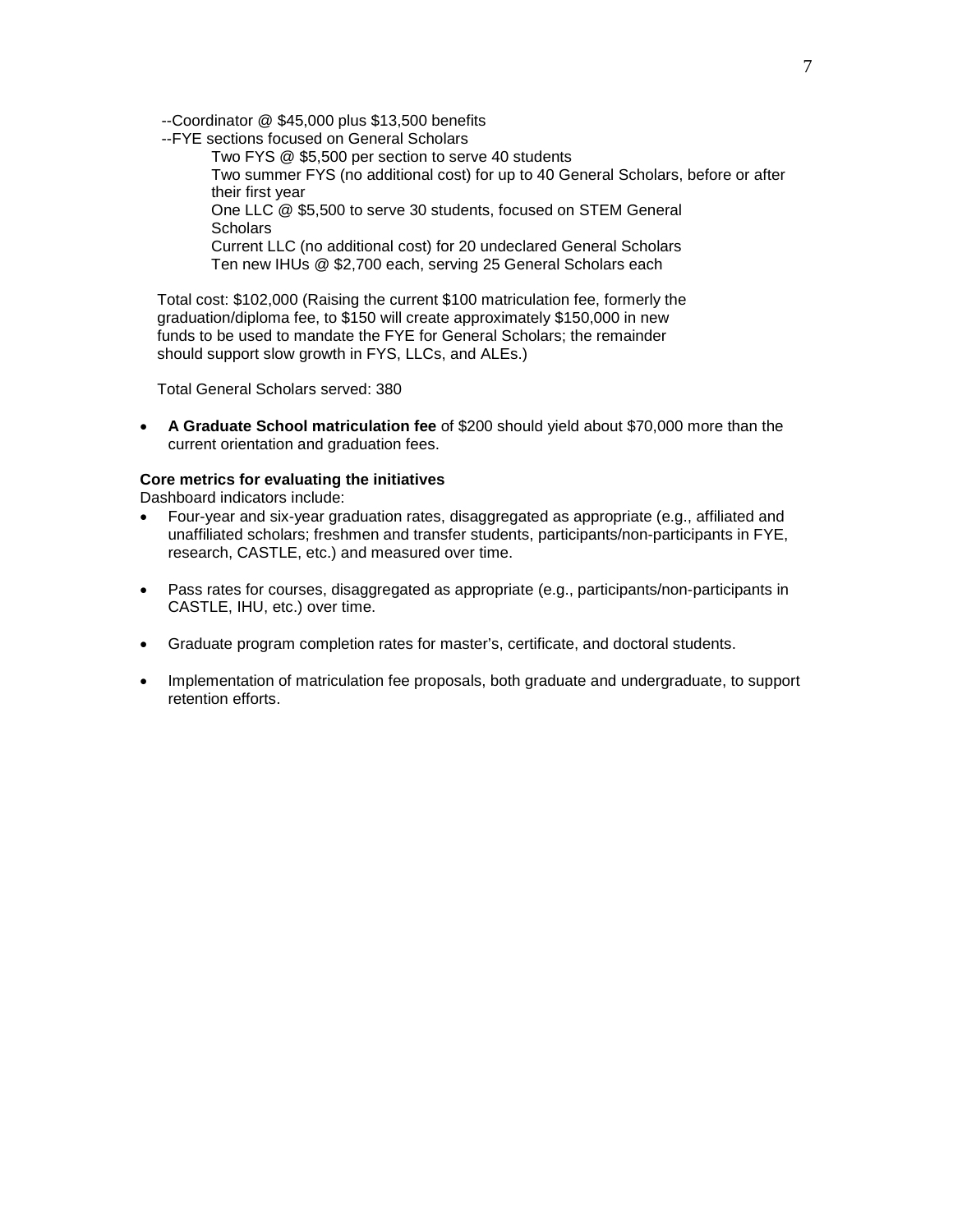#### **Research, Scholarship and Creative Activity Infrastructure Sub-Committee Report**

Geoff Summers, Chair Kevin Eckert Philip Rous Jack Seuss Greg Simmons

#### **Basic description of the priority**

#### *Continue to build research and graduate education.*

*"Pursue growth in Ph.D.s granted, faculty awards, publications, scholarly activities, creative achievements, and research grants and contracts in order to strengthen the culture of UMBC as a research university and continue to rank in a prestigious cohort of research universities." -- From the Strategic Framework for 2016 document*

The purpose of this priority is to enhance UMBC's reputation as a national research university by facilitating research, scholarship and creative activity. As part of this process we will strive to move UMBC from the Carnegie classification Research University/High Research Activity to the Very High Research Activity category. This is a multi-faceted challenge involving a total of four aggregate variables that Carnegie uses based on data collected and categorized by NSF including:

- 1) Science and Engineering R&D expenditures.
- 2) Non-Science and Engineering R&D expenditures.
- 3) Science and Engineering Research Staff (non-faculty doctorates).
- 4) Doctorates conferred in i) Humanities, ii) Social Sciences, iii) STEM fields, iv) Professional areas.
- 5) Science and Engineering R&D expenditures per FTE Faculty, Non-Science and Engineering Expenditures per FTE Faculty, Science and Engineering Research Staff per FTE Faculty.

To enhance the University's status as a research university and to facilitate further progress on these and other metrics, and to help the University move toward attaining the Very High Research Activity classification, the sub-committee recommends a series of initiatives to enhance the infrastructure supporting research and scholarly activity at UMBC. This infrastructure includes administrative support, facilities and equipment and selected mechanisms for directly enhancing research and creative activity. While these immediate initiatives may continue for some time, they are not the only research initiatives that UMBC will likely pursue in the medium-to-long run.

#### **Why the initiative is critical to UMBC now**

- UMBC's distinctive status as a leading research institution in the USM system has important effects on our State allocation and access to other resources.
- Attaining Very High Research Activity status in the Carnegie classification will substantially enhance the national prestige and reputation of UMBC with corresponding effects on:

-- our ability to hire and retain top faculty working at the forefront of their field, enhancing the quality of the academic programs,

-- our ability to recruit high quality undergraduate and graduate students.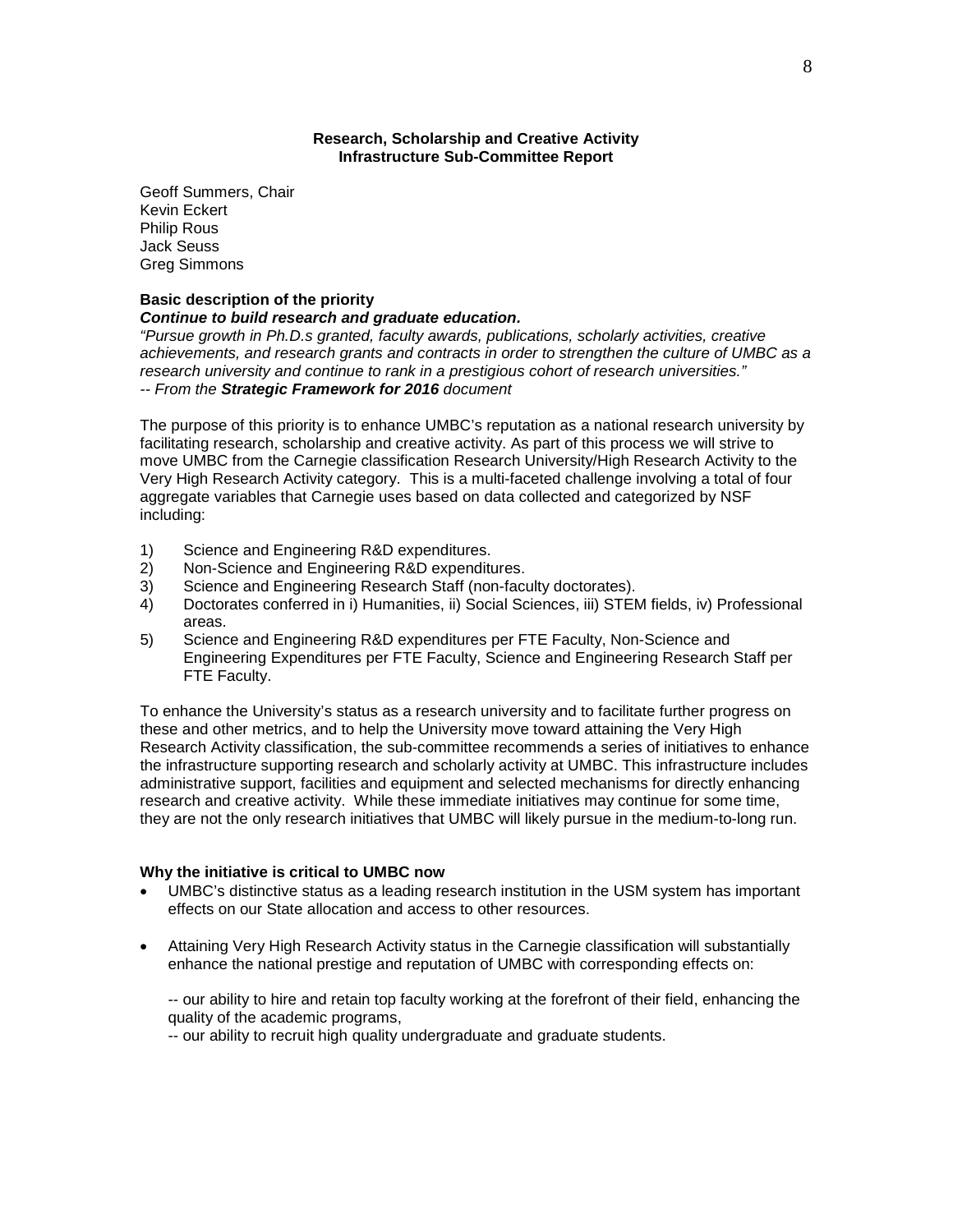#### **Summary of status of current initiatives in this area**

- New Ph.D. programs in Geography and Environmental Systems, Gerontology, Human Centered Computing and Language, Literacy & Culture are beginning to grow into strong national programs that complement existing doctoral programs.
- Core facilities in High-Performance Computing, Proteomics/Nucleic Acid Research and Microscopy continue to be supported. An atomic force microscope for both the life and physical sciences has recently been purchased.
- An NIH proposal has been recently submitted to renovate and expand the animal facility in Schwartz Hall and to enclose the balcony to add more research space.
- Undergraduate Research Assistant Support pilot program launched with \$20K from the Vice President of Research (VPR) and \$16K from Provost's Office.
- The Dresher Center is now facilitating research in the Humanities, with support from the VPR and the Dean of CAHSS.
- The Maryland Institute for Public Affairs Research (MIPAR) is now a University Center reporting to the Dean of CAHSS with an expanded role in supporting research in CAHSS, especially in the Social Sciences.
- OSP is now fully staffed at the level recommended by the Research Council.
- Grants Accounting infrastructure is being revamped.

## **Expansion initiatives and current initiatives to protect**

#### *Current initiatives to protect*

- To the greatest extent possible, maintain the number of graduate assistantships in all Ph.D. programs and increase GAs in targeted programs such as Geography and Environmental Systems and Physics.
- Maintain faculty start-up funds to ensure recruitment of high-quality faculty.
- Maintain research support for tenure-track faculty to foster productivity and retention.
- Maintain the size of the tenure-track faculty, especially in areas aligned with new national priorities, e.g., Life Sciences, Health, Environment, Energy and Policy.

## *Expansion initiatives*

• Establish a Research Initiative Venture Fund (i.e., seed funds) to give the VPR the ability to support research initiatives across campus (Arts, Engineering and Information Technology, Humanities, Natural and Mathematical Sciences, Social Sciences). One purpose of this fund would be to provide support for proposal submission through course buyouts, assistance in the collection of pilot data, proposal preparation assistance, summer stipends, etc. across all disciplines. To ensure that the fund renews itself and grows, a portion of the fund should be targeted to support proposals that generate full recovery of Facilities & Administrative (F&A) costs. It is acknowledged, however, that in some instances these funds will not be renewable in the sense that they will be used to support scholarly activities that may not in general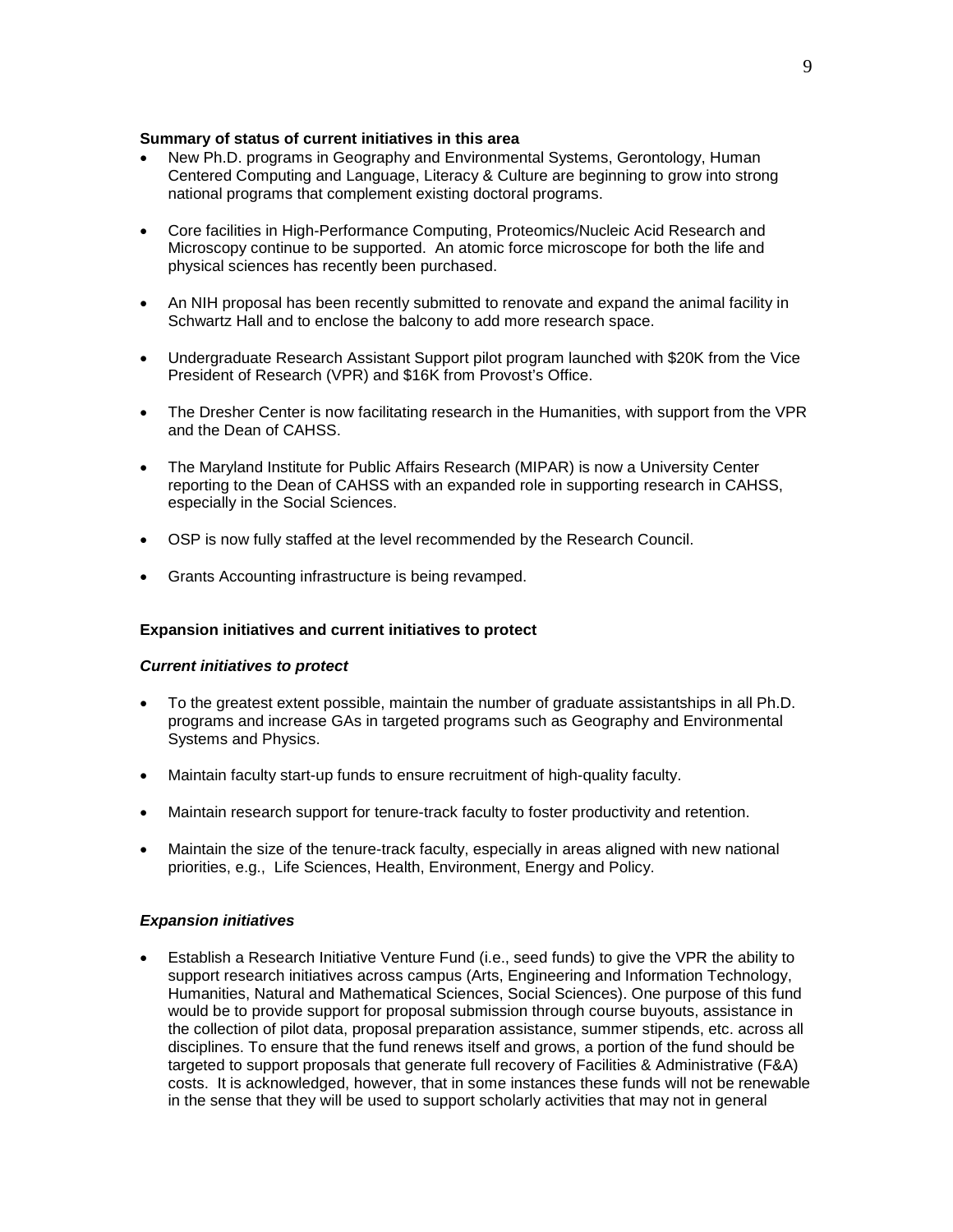generate future F&A return. The Vice President for Research will report regularly on how these funds were allocated.

- Enhance the administrative support infrastructure of existing Centers e.g., Center for Aging Studies (CAS), Center for Advanced Sensor Technology (CAST), Center for Urban Environmental Research and Education (CUERE), and MIPAR - that are positioned to attract significant external funding and that have the best opportunity of leveraging investment dollars. This support will be allocated contingent on the submission of proposals that as far as possible will recover the full allowable F & A. Once external funding grows sufficiently, these operations would be sustainable by returned F & A. Funds could then be allocated to the support of other initiatives.
- Add technical support in the High-Performance Computing Core Facility (HPCF) to enhance faculty use of the facility, e.g. add GA or post doc support.
- Purchase additional research equipment for the Porter Microscope Facility, such as upgrades to the transmission electron microscope, a microtone and sample trimmer. Investments could also be made to enhance equipment in other facilities or to provide NSF MRI matching funds when required.
- Begin the process of identifying one or two new centers (leveraging State or federal funding), e.g. Life Sciences (NIH, NSF); Environmental Science, Policy and Sustainability, (NASA, NOAA). The target centers would be determined in consultation with the Deans and based on faculty interest and support.

#### **Cost estimates or other resource requirements for new initiatives and/or for expanding extant initiatives**

- Establish a research initiative venture fund. \$200K (to be phased in over 2 years).
- CUERE. \$120K for an Assistant Director and Accounting Associate. (possibly could be shared with CAST) (year 1).\*
- GA/post doc support for HPCF(year 2); \$60K
- \$60K for a pre- and post-grant support position focusing on budget preparation and postaward budget management in another targeted center (year 2).\*
- VPR equipment support fund (year 3) \$50K.

\* These are seed funds. Once the external funding grows sufficiently, operations would be expected to be supported by returned F&A and funds would be re-allocated to other centers or faculty projects.

New Funding Annual Totals: (cumulative total of funding in parentheses)

Year 1 \$220K Year 2 \$220K (\$440K) Year 3 \$50K (\$490K)

.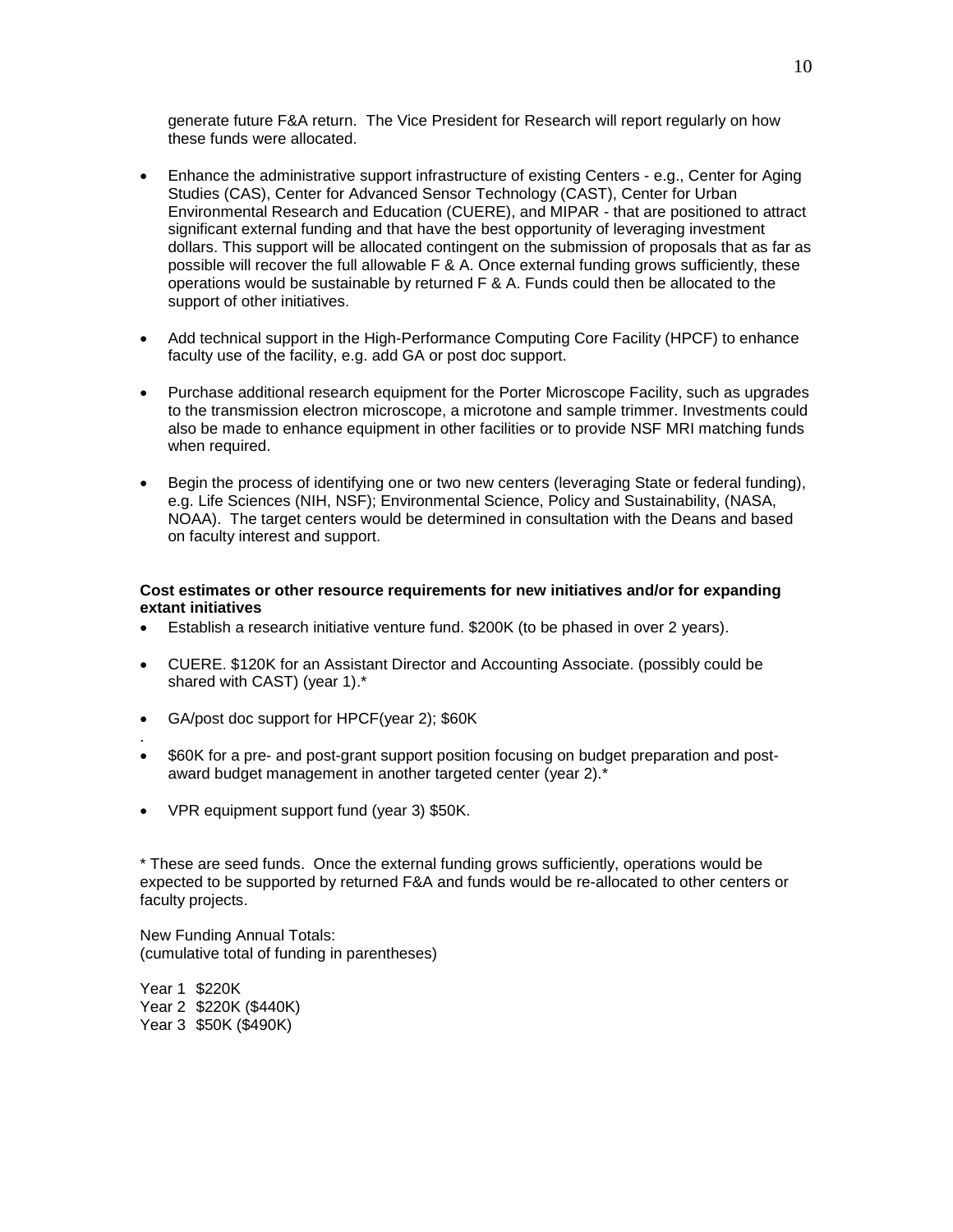#### **Core metrics for evaluating the initiatives**

- Increase UMBC total annual awards from \$88M to >\$100M/year and federal awards from\$50M to \$65M within four years.
- Increase the funding from grant/contract proposals and renewals for CUERE, CAS, CAST and MIPAR by 50 percent within four years.
- Increase the production of journal articles/books/archival records by five percent per year for the next three years.
- Increase the number of professional body fellowships in STEM areas by three per year for the next three years.
- Increase prestigious fellowships in CAHSS by two per year for the next three years.
- Increase the annual number of Ph.D.s produced to 115 in five years.

#### **Other issues to consider**

- Diversification of external funding sources. (Currently close to 50 percent of federal funding comes from NASA.)
- Review and enhance the Library budget, including the serials budgets.
- Revisit the Academic Cluster Plans to evaluate progress (what worked and what didn't).
- Focus on enhancing corporate partnerships.
- Consider implementation of another Humanities-based Ph.D. program.
- Maintain research computing facilities and support.
- Review business models for University, College, and Departmental Centers and modify as needed.
- Designate funds for ongoing maintenance contracts and bridge support for faculty.
- Start planning for a future interdisciplinary Life Sciences Building, including a replacement animal facility.
- Start planning for renovation of Fine Arts Building after the Performing Arts and Humanities Facility is opened.
- Focus the role of STEM education on campus, especially research.

## **Supporting narrative**

The primary strategic goal of the "research infrastructure" initiative is to promote UMBC's reputation as a research university, while moving UMBC towards the "Very High Research Activity" category of the Carnegie classification. As noted above this is essential for the future of the University, attracting and retaining top faculty, increasing the level of the State appropriation, and attracting first-rate graduate and undergraduate students to UMBC, especially from out of state. It should be emphasized that all disciplines across campus benefit when external funding grows and it is the STEM fields that generally have the best chance of attracting significant funding. Nevertheless, it is important that faculty members in the non-STEM areas continue to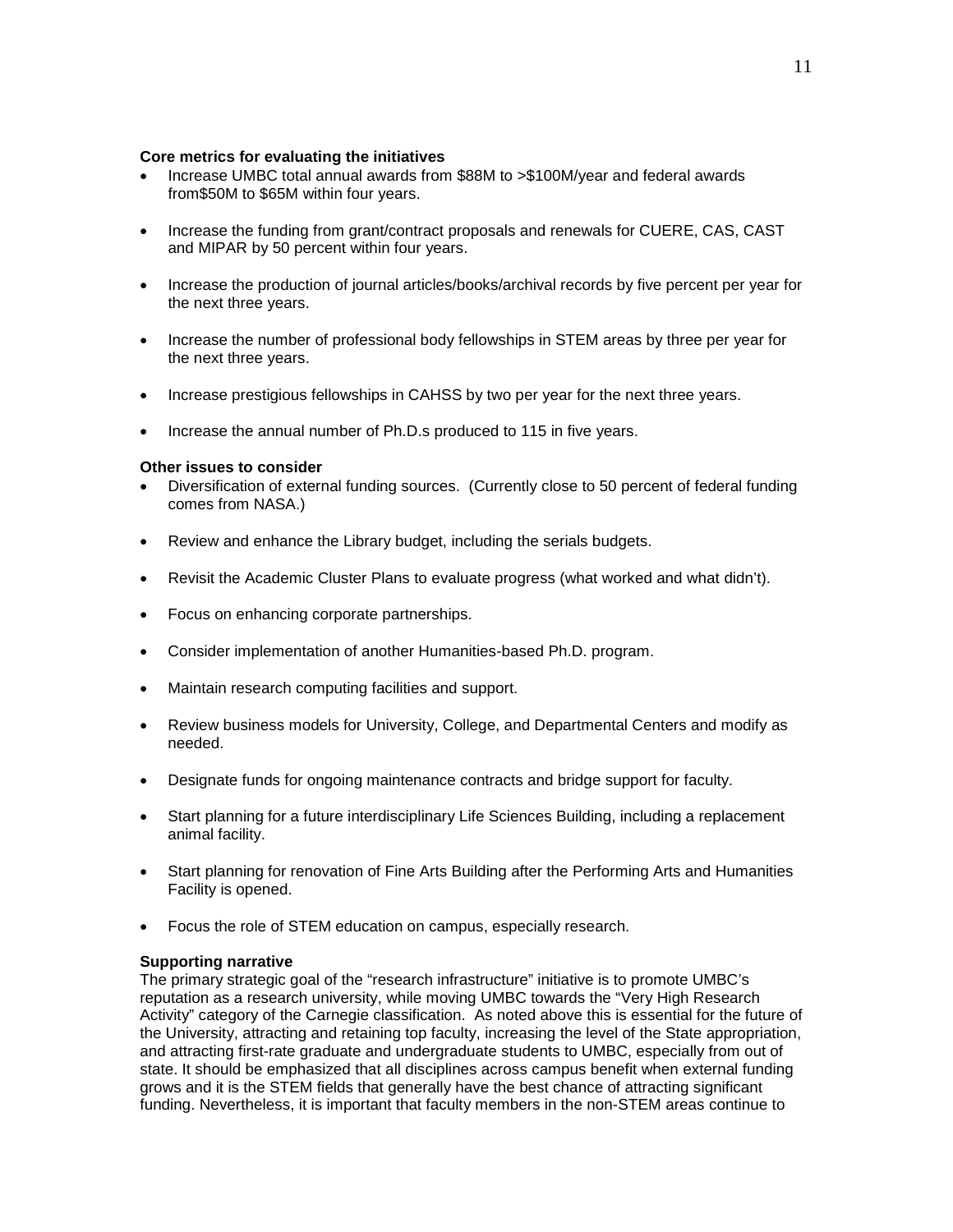increase the level of external support for their work, not only because of the additional flexibility such funding provides them, but also because it enhances their academic reputation and that of UMBC. MIPAR has already shown how this can be done in the Social Sciences.

It is recognized that the overall scholarly prestige of UMBC also depends on other factors that are not so easily quantified as the level of external funding, such as the quality of the publications produced by the faculty, especially books, and the critical acclaim of the artistic performances. UMBC is already recognized for the per capita number of prestigious fellowships awarded to faculty, especially in the Humanities.

After climbing rapidly in the late 1990s as several large centers were established, research expenditures on campus have been flat in actual dollars for the past seven to eight years, reflecting the fact that funded scholarly activity of many tenure-track faculty has not increased significantly for many years. This is a result partly of stagnation in the number of tenure-track faculty in several key areas and partly due to inadequate investment in infrastructure to support research and scholarly activity generally. Currently the ability of the VPR's office to enhance research activity on campus and hence to promote the strategic goal is hindered by the lack of discretionary (or initiative) funds while the demands for such funds across all disciplines continues to increase. Of the more than \$6M in Designated Research Initiative Funds (DRIF) generated annually all but ~\$300K is allocated across campus by formula or for historical reasons, not always clearly identified with research infrastructure. Of the ~\$300K remaining, something close to \$160K is currently used to support salaries and operations in the VPR's office, e.g. Office of Sponsored Programs (OSP), Office of Technology Development (OTD) and the Human and Animal Research Protections Office (HARPO). As the total F&A climbs above the FY07 level, It is imperative that the increase is focused more directly on enhancing research infrastructure by adding to the Research Initiative Venture Fund.

Another priority is to support existing activities on campus that have the best chance of increased external funding, especially from federal sources. This would also be expected to lead to an increase in Ph.D. production. The recently enacted Federal Stimulus Bill includes large funding increases for NIH, NSF, DOE and agencies supporting the environment. Apart from the academic departments, UMBC has at least four Centers that can take advantage of these opportunities: CAS, CAST , CUERE, and MIPAR. Their immediate needs are similar. All need additional administrative support in order to submit more proposals and for post award operations.

UMBC has recently invested substantial resources in several core facilities. A priority now is to maximize faculty access to and use of these facilities. The focus currently is to assist faculty, especially junior faculty, in using the High-Performance Computing Facility. GA/post doc assistance in the Center for Interdisciplinary Research and Consulting (CIRC) is needed to help faculty and doctoral students develop parallel computing algorithms. Also, with relatively small additional investments both the Proteomics Facility and the Porter Microscope Facility would become first-rate facilities.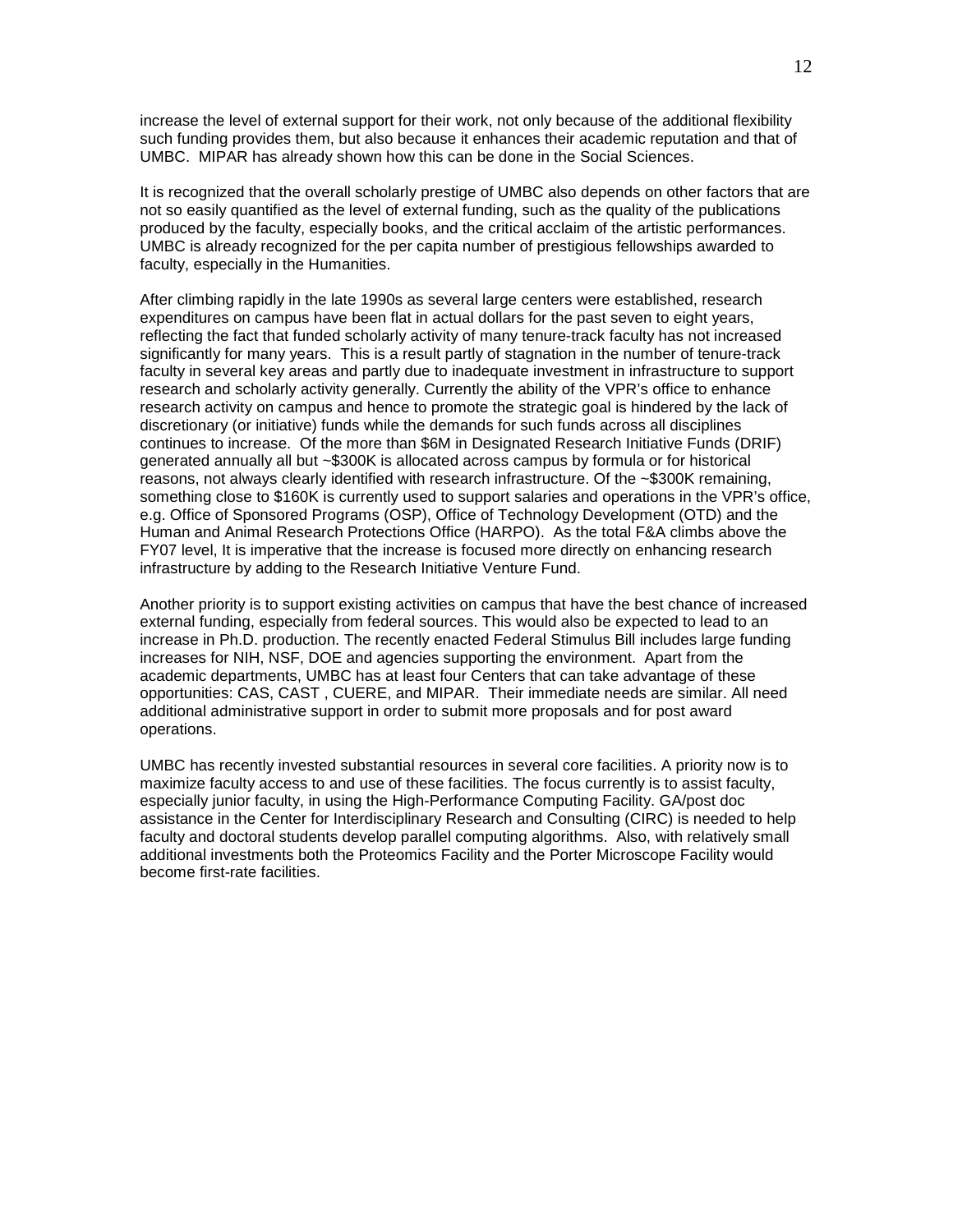## **Environment and Sustainability Sub-Committee Report**

Lynne Schaefer, Chair Geoff Summers Warren DeVries John Jeffries

## **Basic description of the priority**

- Raise UMBC's profile nationally in areas related to the environment, including atmospheric and other geosciences, water and groundwater, computational modeling and public policy through an integrated campus-wide approach involving academic and non-academic departments.
- Engage the campus fully in efforts to move toward climate neutrality.

## **Why the initiative is critical to UMBC now**

- Builds on existing strengths and plans.
- Competitiveness in the global economy demand for those with expertise in these areas will continue to grow.
- Engages the entire campus students, faculty and staff.
- Consistent with State and national agenda.

## **Summary of status of current initiatives in this area**

- Ph.D./M.S. in Geography and Environmental Systems recently initiated.
- Environmental Council faculty with expertise and interest in environmental areas have begun to meet and document their efforts. Many departments and programs include an environmental emphasis: Biochemistry and Molecular Biology Biological Sciences Biotechnology Civil and Environmental Engineering Economics Environmental Statistics Geography and Environmental Systems Geographic Information Systems Human Context of Science and Technology Interdisciplinary Studies Marine-Estuarine Environmental Science Philosophy Physics Public Policy.
- National Teach-In on Global Warming on February 5, 2009.
- Climate Change Task Force underway Climate Action Plan due Sept. 15, 2009.
- [www.umbc.edu/sustainability](http://www.umbc.edu/sustainability)  new web-page brought up in Sept. 2008.
- LEED certification for Performing Arts and Humanities Facility planning and design underway to achieve this designation, and additional funds added to project budget to pay for it.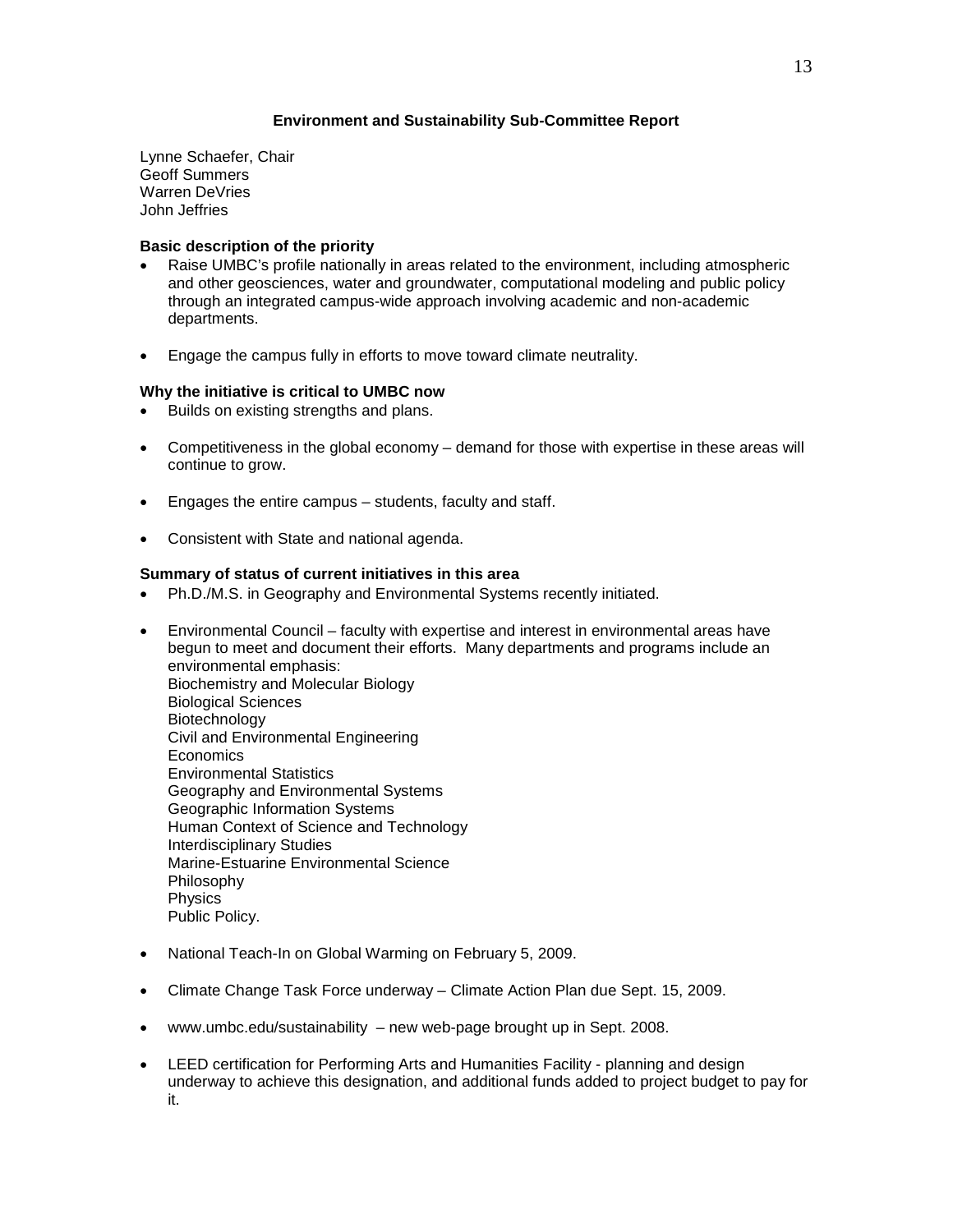- 19.5% of UMBC electricity purchased from renewable sources, beginning in May 2008.
- Third year participating in Recyclemania, a national collegiate recycling competition.

## **Expansion initiatives and current initiatives to protect**

## *Expansion initiatives*

- Proposed new BS in Engineering concentration in Environmental and Water Resource Engineering. The Civil and Environmental Engineering (CEE) department and COEIT are investigating offering a B.S. in Engineering with an emphasis in Environmental Engineering, with a projected 100 to 125 new students in five years. Three scenarios are being investigated with staffing ranging from two Lecturers and one FTE of administrative/technical support as the base, to alternatives that range from no growth of the current 2.3 tenured faculty to two additional tenure track faculty with the associated start- up. The goal is an ABET-accredited BS program to complement the well-funded master's and Ph.D. programs in CEE. This supports the Environment and Sustainability initiative and it will directly tie into the campus's response to national and statewide climate change and energy initiatives. Environmental engineers, in addition to providing safe water and clean air, address many of the issues associated with climate change, the need for clean sources of energy and sustainable development.
- Incorporate environment and sustainability principles into curriculum and research focus across all disciplines (e.g., sustainable design in Engineering)
- . • Shift emphasis in senior Engineering capstone projects to environment and sustainability as appropriate.
- Build stronger emphasis on environmental and science policy.
- Focus some portion of the undergraduate research funding to specifically target environment and sustainability projects.
- Explore developing additional academic learning communities in this area.
- Establish external Environment and Sustainability Advisory Board to engage alumni and business leaders in UMBC efforts. Outreach to K-12 partners will also support greater visibility of UMBC's programs.
- Enter into an energy performance contract to finance and complete various identified energy conservation initiatives.
- Identify and pursue strategies to improve public transportation and car/van pool opportunities for students, faculty and staff.
- Through the incubator and research park, attract new businesses with a focus on environment and sustainability.

## *Current initiatives to protect*

• Maintain and expand as possible support for the new Ph.D./M.S. in Geography and Environmental Systems.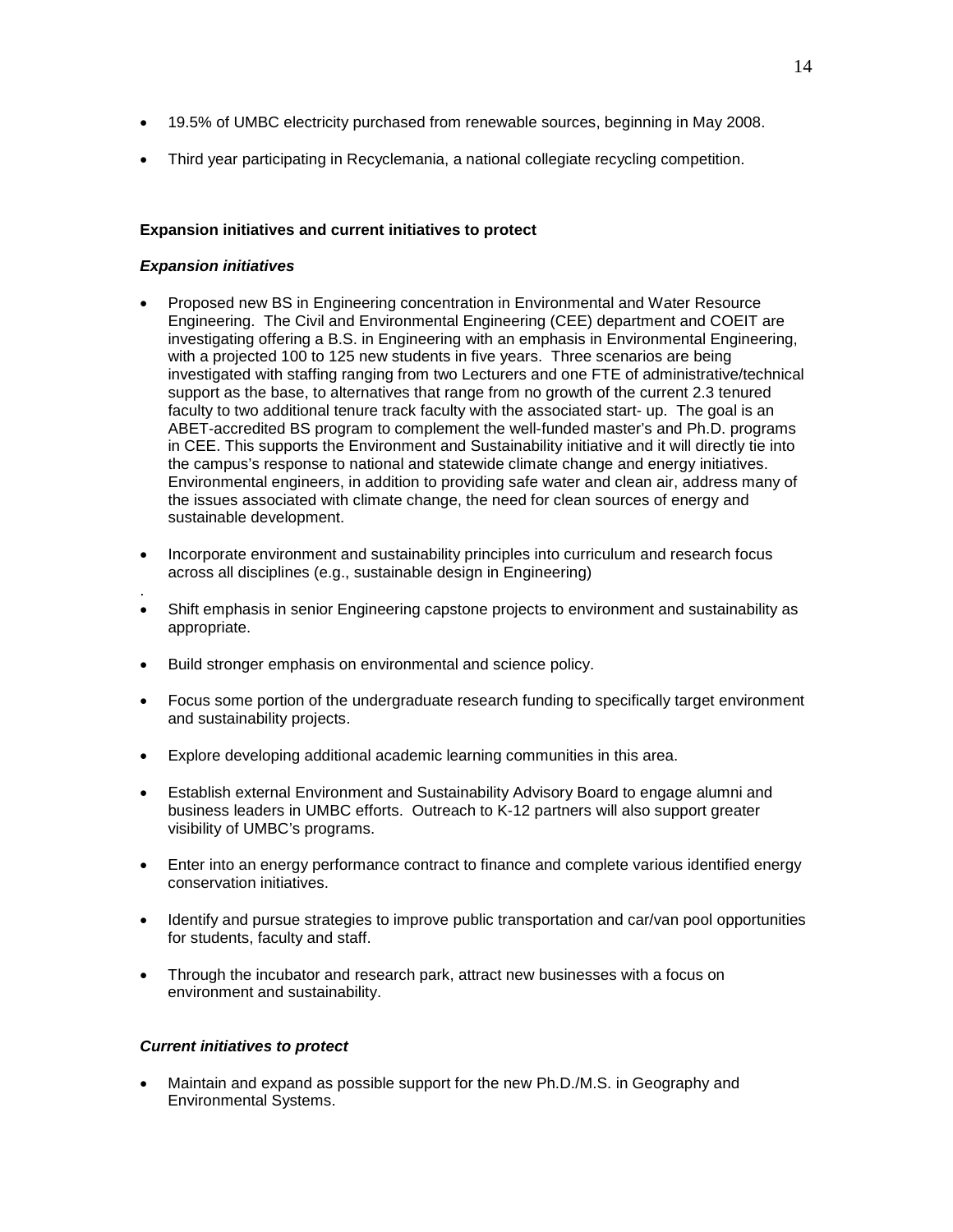- For the proposed new BS in Engineering concentration in Environmental and Water Resource Engineering, the projected cumulative investment over the first five years ranges from to \$1.45M to \$2.65M. One-time start-up cost estimates range from \$50K - \$525K. We believe offices and laboratory space are available in TRC, but will need a \$100k renovation investment. Sustainability in Year 5 with 100 to 125 new students will require an addition to base ranging from \$300K to \$600K. CEE and COEIT are prepared to make phased investments of an open CEE tenure-track faculty position (\$100K salary and benefits), COEIT will be prepared to reallocate a tenure-track position (\$100k salary and benefits) that is matched by a new position and CEE expects to provide \$200K for startup/renovation. After this investment by CEE and COEIT, the net cumulative additional resources required over five years are estimated to range between \$0.95M and \$1.6M.
- Use the funding saved through energy demand management incentive programs for energy management initiatives.

#### **Core metrics for evaluating the initiatives**

- Monitor reduction in carbon footprint, as reported to the American College and University Presidents Climate Commitment (ACUPCC) organization.
- Number of students engaged in academic programs in environmental areas i.e., Environmental Engineering, Environmental Science, Policy, Economics.
- Undergraduate research support given to environmental/sustainability projects.
- Growth in external funds in support of research in environmental areas.
- Extent of diversification of external fund sources for environmental research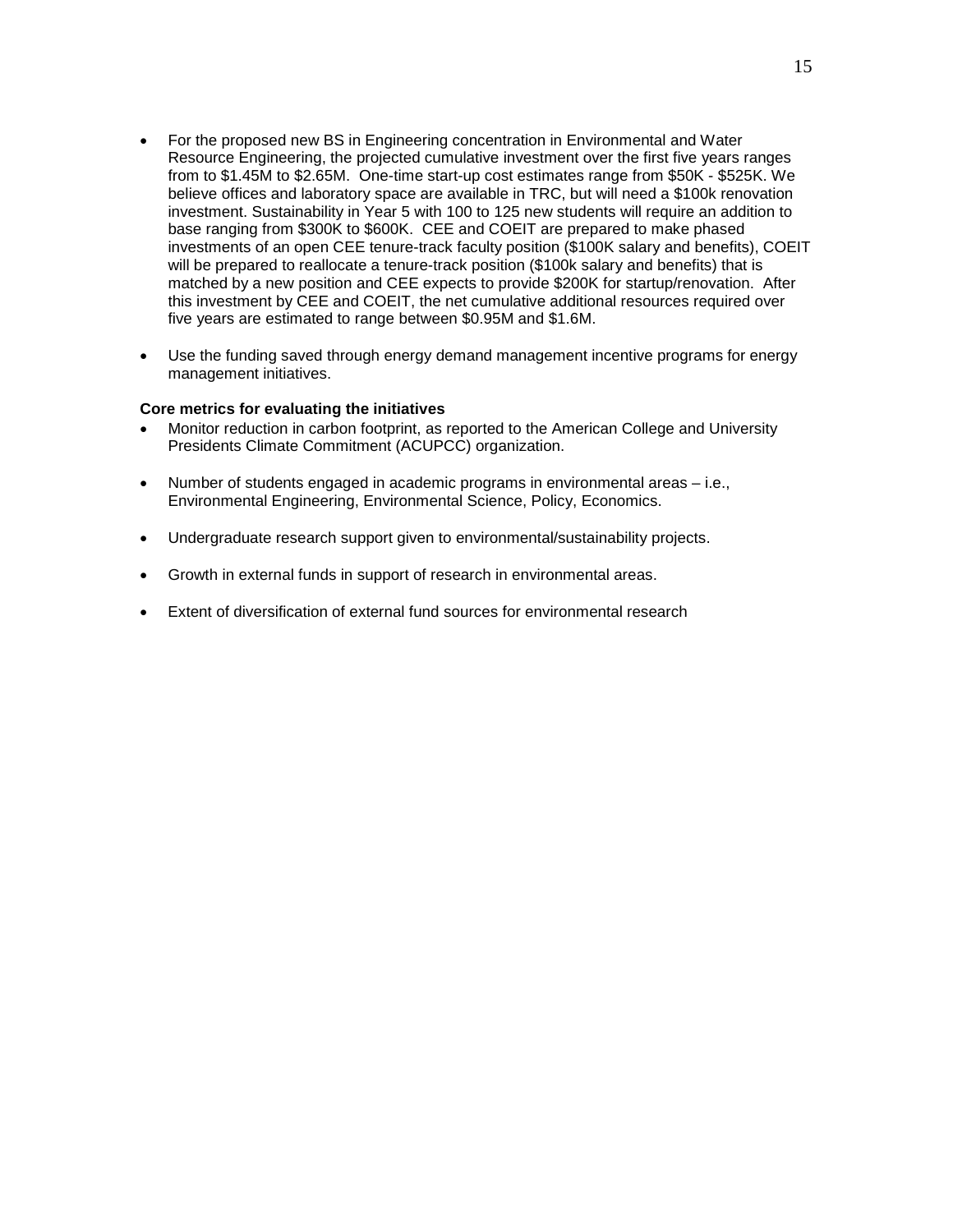## **Safety and Security Sub-Committee Report**

Nancy Young, Chair Warren DeVries Kevin Eckert Lynne Schaefer

## **Basic description of priority**

The term *campus safety and security* is used broadly in higher education contexts to refer to a wide range of areas from cyber security and lab safety to crime prevention and diversity climate. While all of these areas merit attention, this sub-committee used the Board of Regents' Workgroup on Campus Safety and Security's directive to respond to natural disasters, terrorism, violent crime/rampage shootings, pandemic disease, management of hazardous materials and campus specific hazards to suggest boundaries for our recommendations. Cyber security received early attention from BOR group and from system auditors. *Efforts to implement best practices in securing technology continue to be addressed by DoIT and will be included in this priority after further discussion with members of DoIT in response to current audit.*

This priority will continue to evolve as additional direction is provided by USM and government agencies. Therefore, the recommendations in this report relate to initial and immediate needs. Critical items are likely to be identified as simulations and review by external partners reveal needs.

Recommendations are intended to:

- 1. Implement best policies and practices related to safety and security in order to:
- Maintain and create environments that facilitate learning outcomes and personal or professional development by eliminating or minimizing physical or psychological disruption to normal University activity and operations
- Recruit and retain students, faculty and staff
- Manage institutional risk and liability
- Respond to external mandates and expectations.
- 2. Foster a campus culture of safety by training and providing resources to leadership, faculty, students and staff. Members of UMBC's community will possess basic skills and knowledge necessary to report, intervene or respond to potential or actual risks (while reducing or minimizing anxiety and fear).

#### **Why the initiative is critical to UMBC now**

- Incidents of terrorism (9/11), rampage shootings (VaTech, NIU) and natural disasters (Hurricane Katrina) heightened fears, drew attention to the failure of prevention and/or emergency response plans, and highlighted the particular vulnerabilities faced by colleges and universities as these crisis disrupted instruction and research, shut down campus operations and threatened institutional reputation and financial stability. Anthrax incidents, the SARS epidemic and Avian flu deaths concurrently increased concern about threats from biological agents and pandemic disease.
- Analysis of the incidents above resulted in best practice recommendations for emergency prevention, preparation or response and created new standards for safety policies and practices on college campuses (both for real increases in safety and to manage institutional reputation and legal liability, e.g., text messaging.)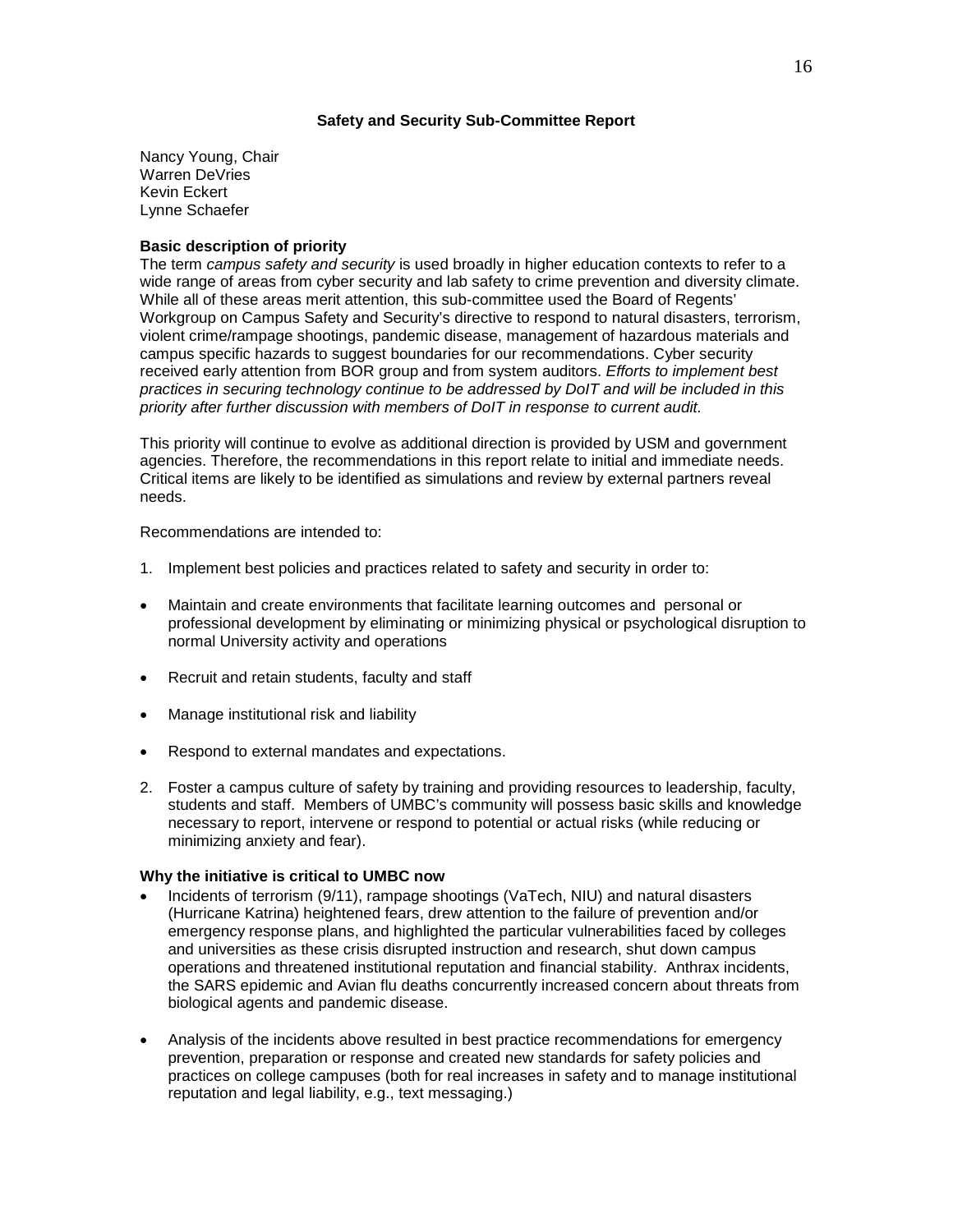- Anxiety of families, faculty, staff and students increased pressure to create support systems to respond to recruiting concerns and reports of concerning behavior from faculty and staff. In addition, UMBC health and mental health student assessments indicate higher frequency and levels of anxiety, depression and mental illness as compared to peer institutions creating additional pressure on current systems.
- External mandates and recommendations for emergency preparedness planning have been issued by federal and State government including, but not limited to: --Terrorism and natural disaster emergency preparation and response (with impacts on communication systems, lab safety chemical and biohazard response, police training, risk audits and more).

--Pandemic emergency response plans (new guidelines in January 2009 add to previous impact on evacuation plans, business continuity, stockpiling of supplies, use of campus for mortuary or emergency medical space and more).

Recent USM actions require action to implement current best practices related to risk management and campus safety and security including, but not limited to: --System-wide and individual campus risk audits (identified areas of strategic, reputational, compliance, operational and financial risk including safety and security, mental health issues, alcohol and more).

--The Board of Regents Work Group on Campus Safety and Security (BOR Work Group) issued a report with both requirements and recommendations for improving campus safety. Requirements included accreditation for police forces, formation of Behavioral Risk Assessment and Intervention Teams and more with broader recommendations. --The BOR Work Group also raised a number of issues requiring legal advice. A series of legal opinions from the Office of the Attorney General followed (and should continue) including advice related to practices being implemented on other campuses including employee background checks, video surveillance, etc.

## **Summary of status of current initiatives in this area**

- Emergency preparedness plans and pandemic response plans have been updated. Plans have not been disseminated widely to campus. Simulations are in planning stages. New recommendations for pandemic planning released by federal government in January 2009 are currently under review. Health center staff participated in Spring Grove's pandemic exercise in fall 2008. Police have participated in local and State planning efforts.
- Emergency response guide has been created and is awaiting printing approval and distribution.
- Communication systems upgrade for integration with local agencies and for multiple modes of emergency communication on campus. Additional equipment is necessary to complete the necessary upgrades. E2Campus text alerts, sirens, and web notices can create recommended redundancy.
- Behavioral Risk Assessment and Intervention Team created, trained and functioning on biweekly basis to respond to student concerns. Team can be consulted for staff concerns until plans for broader response to HR issues are completed (as recommended by National Center for Higher Education Risk Management)).
- Requirements for accreditation of police department underway and on track for 2013 required completion date.
- Requirements for accreditation of health services underway (not required.)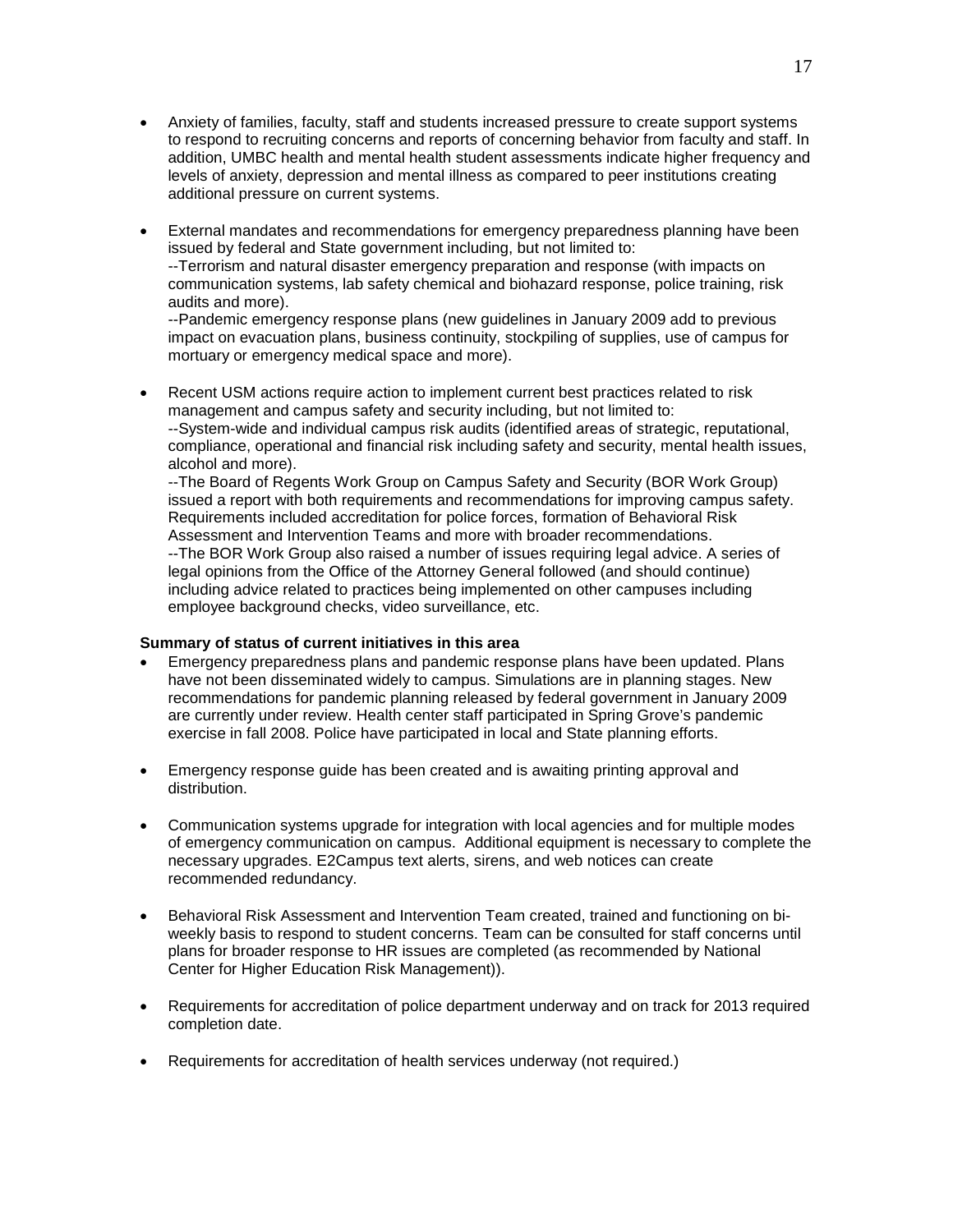- Counseling center accreditation renewed with warnings that counselor-student ratios could jeopardize future review and will be scrutinized in future campus visits. Two interns added to gain client hours as temporary solution.
- Collaborative training agreement with Department of Health and Mental Hygiene provided training for two Student Affairs staff members to become Mental Health First Aid trainers. Nineteen members of Student Affairs and 3 staff from advising and police participated in first campus pilot training. Evaluations have been reviewed and recommendations for changes are being incorporated for wider campus roll out. Two additional sessions will be offered in spring and summer semesters.
- Police members trained in active shooter training and threat assessment and two members of student affairs staff attended behavioral risk and threat assessment academy.
- Web sites exist in multiple locations across campus, but have not yet been centralized. Training website and web based incident reporting system are being evaluated.
- Emergency response drawings have been completed. Drawings need to be reproduced as signage for public display in buildings as required.
- Inventory and control of chemical and hazardous materials conducted by risk management staff. Training required for lab staff and students.
- Communication center established by OIA and police to manage public inquiries and family response during incident
- . • Recovery and campus response in aftermath of disaster will now need greater attention including establishment of cooperative agreements with local agencies and system campuses outside of our area for support services.
- Instructional/business continuity plans will require significant future effort to meet BOR Work Group and audit recommendations.

## **Expansion initiatives and current initiatives to protect**

#### *Expansion initiatives*

Four high-priority projects with costs per project under \$100,000 and ready for immediate delivery are described.

- Upgrades to communication systems including improvements to the siren and PA system would allow the police activate the siren, dispatch on AM radio and make announcements on the PA system located on the Library roof and South campus. Currently the police department has "viewing only" capabilities for the PA system. In addition, additional base stations and handheld radios (and battery) should be purchased for critical staff without current access to communication equipment (UHS, emergency team). Communication upgrades could be completed with \$10,000 (PA only) to \$20,000.
- Emergency response signage is currently installed in 6 buildings. Drawings have been completed for 66 additional buildings. Signs for these 66 buildings can be produced in house through the sign shop with assistance from GeoSpatial. Frames must be purchased from outside vendor. With production and installation by sign shop over a 5 to 6 month period, this project could be completed in house with \$35,000 - \$50,000.
- Training and outreach for faculty, staff and students is a critical priority. Three additional areas have been identified for early implementation: 1) crisis and emergency response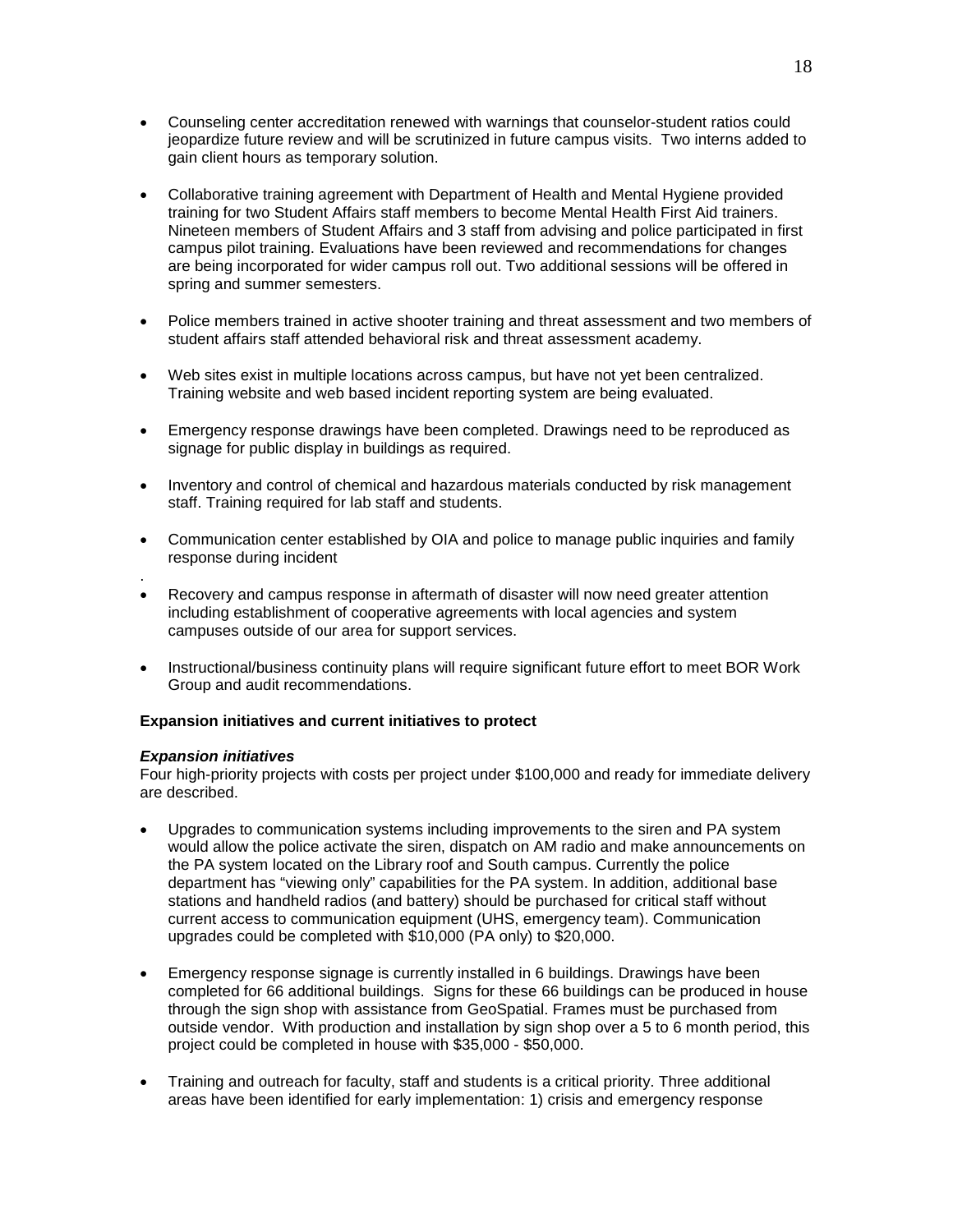training for leadership, 2) centralized information website and development of "training on demand" information, and 3) mental health and behavioral intervention for faculty, staff and students. The committee recommends the use of consultants for "train the trainer" and executive leadership training. The use of consultants and in-house expertise would be used to develop training programs and web site. One time costs of \$15,000 -\$22,000 would allow development of programs and resources that could be delivered in future years at orientations, in voluntary staff development programs and online with minimal cost. Alternately, online software could be purchased for initial cost of \$16,000 per year with annual fees of \$4,000- \$8,000 per year. Costs range from \$22,000 in one-time costs to \$35,000 per year if outsourced.

- Additional counseling center therapist hours are necessary to meet recommended guidelines for accreditation and to manage increased demand for services and emergency response. Two additional therapists at \$70,000/therapist are recommended to meet minimal recommendations and would require office space and start-up cost (Cost would exceed \$150,000.) Until budgets allow for full staffing, we propose the addition of one training supervisor/psychologist at \$70,000 plus benefits per year, two clinical interns at \$10,000 per intern/year and one time start-up costs. A training supervisor would allow UMBC's psychology graduate students to complete internships on campus adding value to both the psychology department and to the counseling center. The addition of a training supervisor would also free current psychologist hours from supervising two recently added clinical interns. First-year interns add little additional expense and clinical interns completing final requirements for practice require \$10,000 per year. Total cost would be \$90,000 - \$100,000 per year plus one time start-up costs of \$10,000 - \$30,000 for supervisor and interns (desks, computers, etc.)
- Education and intervention related to alcohol, drugs and sexual assault will continue to be critical elements of any campus safety program. Voices against Violence program will no longer have staff due to unfilled vacancy. Part-time or graduate level funding would be required if area were to continue functioning with specific focus on domestic and sexual violence prevention and response. Estimated cost is \$25,000 – \$30,000.

## *Current initiatives to protect*

The greatest priority for protection in safety and security is the challenge of maintaining personnel in areas critical to safety during budget reductions including, but not limited to, police, risk management, counseling and judicial and behavioral management staff. Student access to online programs related to alcohol and mental health approach \$25,000 per year and should be protected if possible.

#### **Core metrics for evaluating the initiatives**

- No metric can measure success in behavioral risk assessment and intervention (Effective interventions = 100%).
- Successful risk audit annually.
- Successful test of communications system during normal operating hours.
- Number of students accessing counseling services with wait time less than 2 days
- Retention data from counseling, health and judicial indicate impact on retention.
- Emergency response simulation conducted by fall 2009. Findings from simulation used to modify plan if necessary.
- Three mental health first aid trainings held by fall 2009 with faculty and staff assessment of training at "effective" rating level.
- Training for executive and front line responders occurs by fall 2009.
- Emergency response and Behavioral Assistance materials distributed campuswide and used by faculty and staff as evidenced by increase in appropriate referrals and response.
- Campus crime statistics.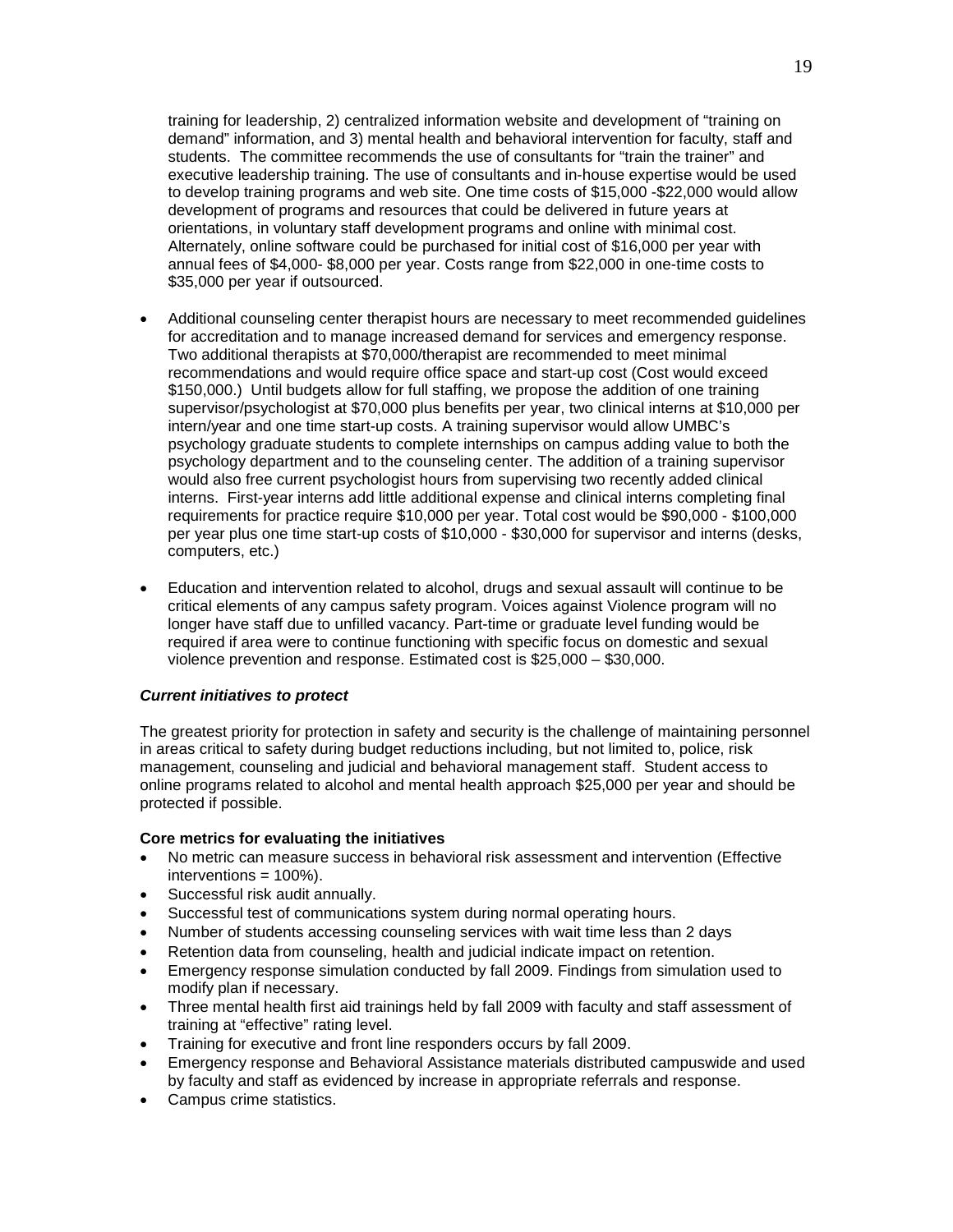# **Other considerations**

Until final recommendations are received and exercises conducted, the full extent of needs are not known. Some recommendations could require significant investment in technology, equipment or personnel (e.g. business/instruction continuity). Individual unit plans and business continuity plans will require broad campus involvement.